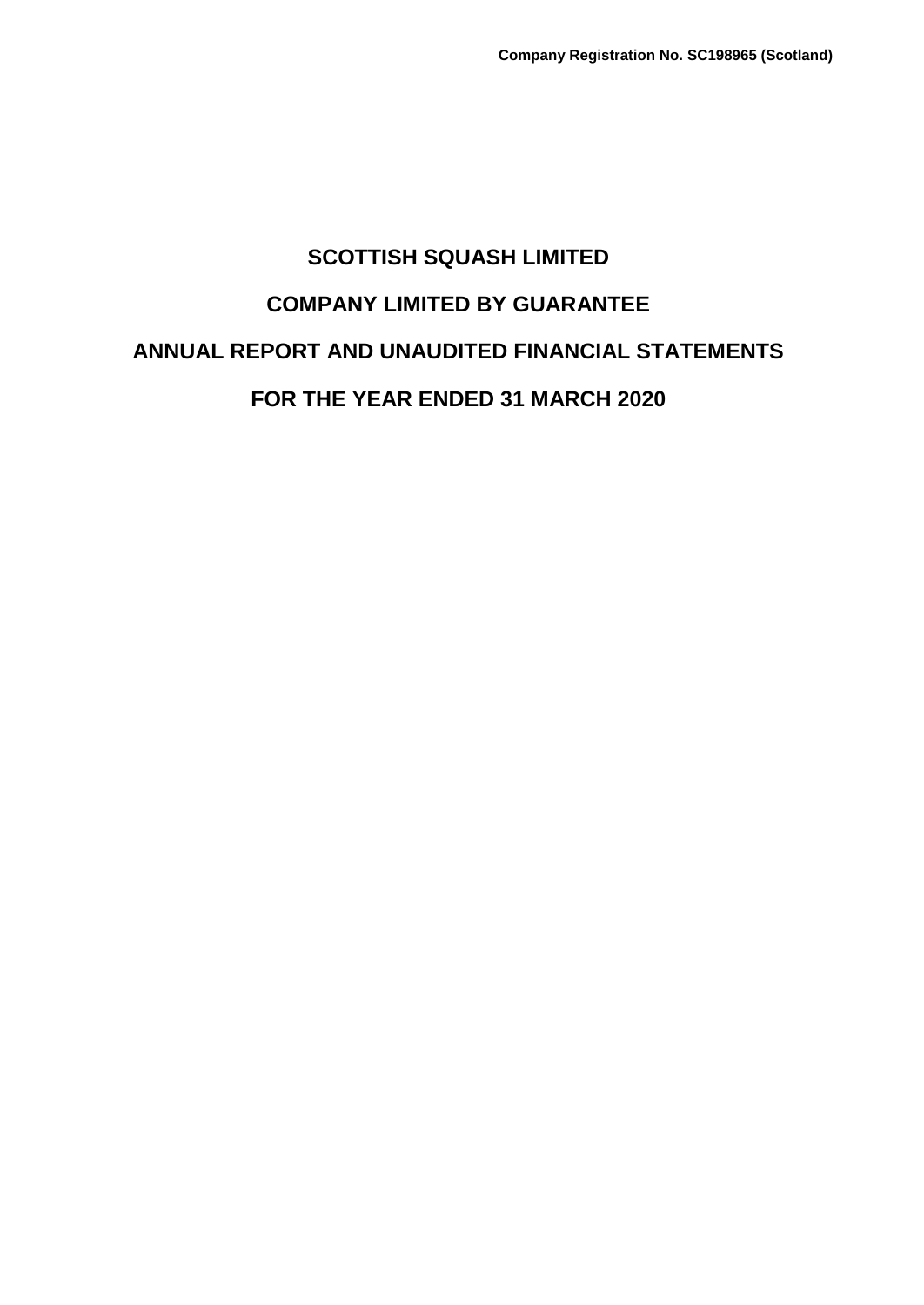# **SCOTTISH SQUASH LIMITED COMPANY LIMITED BY GUARANTEE Company Information**

| <b>Directors</b>         | Mr A C Marshall<br>Mr M Adderley<br>Mr W McAllister<br>Mr S Tennant<br>Ms M Still<br>Mr D Coutts<br>Mr I A Wilson<br>Miss L Aitken<br>Mr G Jones<br>Mr M Potter<br>Mr M Hope | (Appointed 29 August 2019)<br>(Appointed 21 May 2020)<br>(Appointed 21 May 2020)<br>(Appointed 21 May 2020) |
|--------------------------|------------------------------------------------------------------------------------------------------------------------------------------------------------------------------|-------------------------------------------------------------------------------------------------------------|
| <b>Company number</b>    | SC198965                                                                                                                                                                     |                                                                                                             |
| <b>Registered office</b> | Oriam<br>Scotland's Sports High Performance Centre<br>Riccarton<br>Currie<br><b>EH14 4AS</b>                                                                                 |                                                                                                             |
| <b>Accountants</b>       | Condie & Co<br>10 Abbey Park Place<br>Dunfermline<br>Fife<br><b>KY127NZ</b>                                                                                                  |                                                                                                             |
| <b>Bankers</b>           | <b>Unity Trust Bank</b><br>Nine Brindley Place<br>Birmingham<br><b>B1 2HB</b>                                                                                                |                                                                                                             |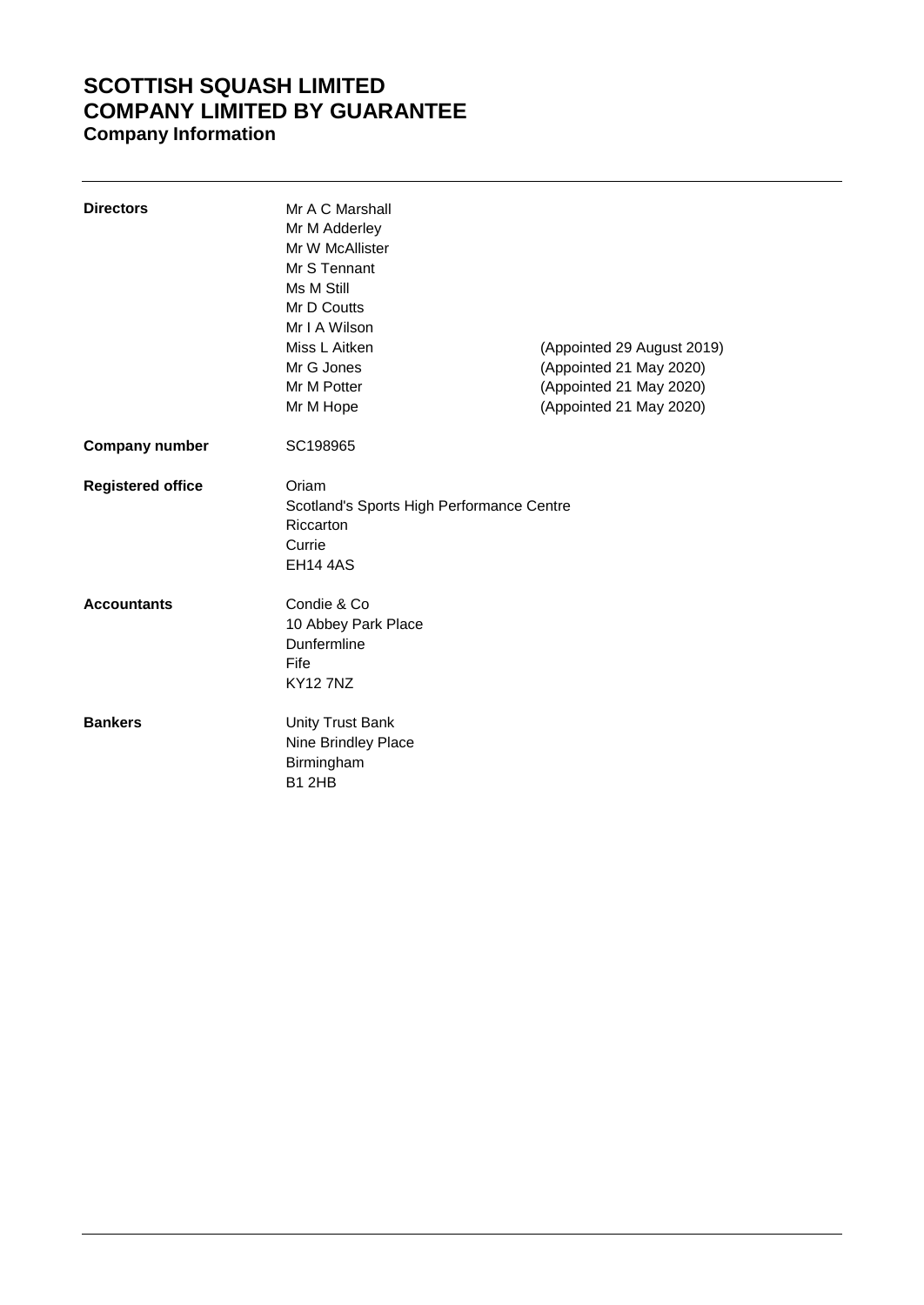# **SCOTTISH SQUASH LIMITED COMPANY LIMITED BY GUARANTEE Contents**

|                                   | Page           |
|-----------------------------------|----------------|
| Directors' report                 | 1              |
| Accountants' report               | $\overline{2}$ |
| Income and expenditure account    | 3              |
| Statement of financial position   | 4              |
| Notes to the financial statements | $5 - 9$        |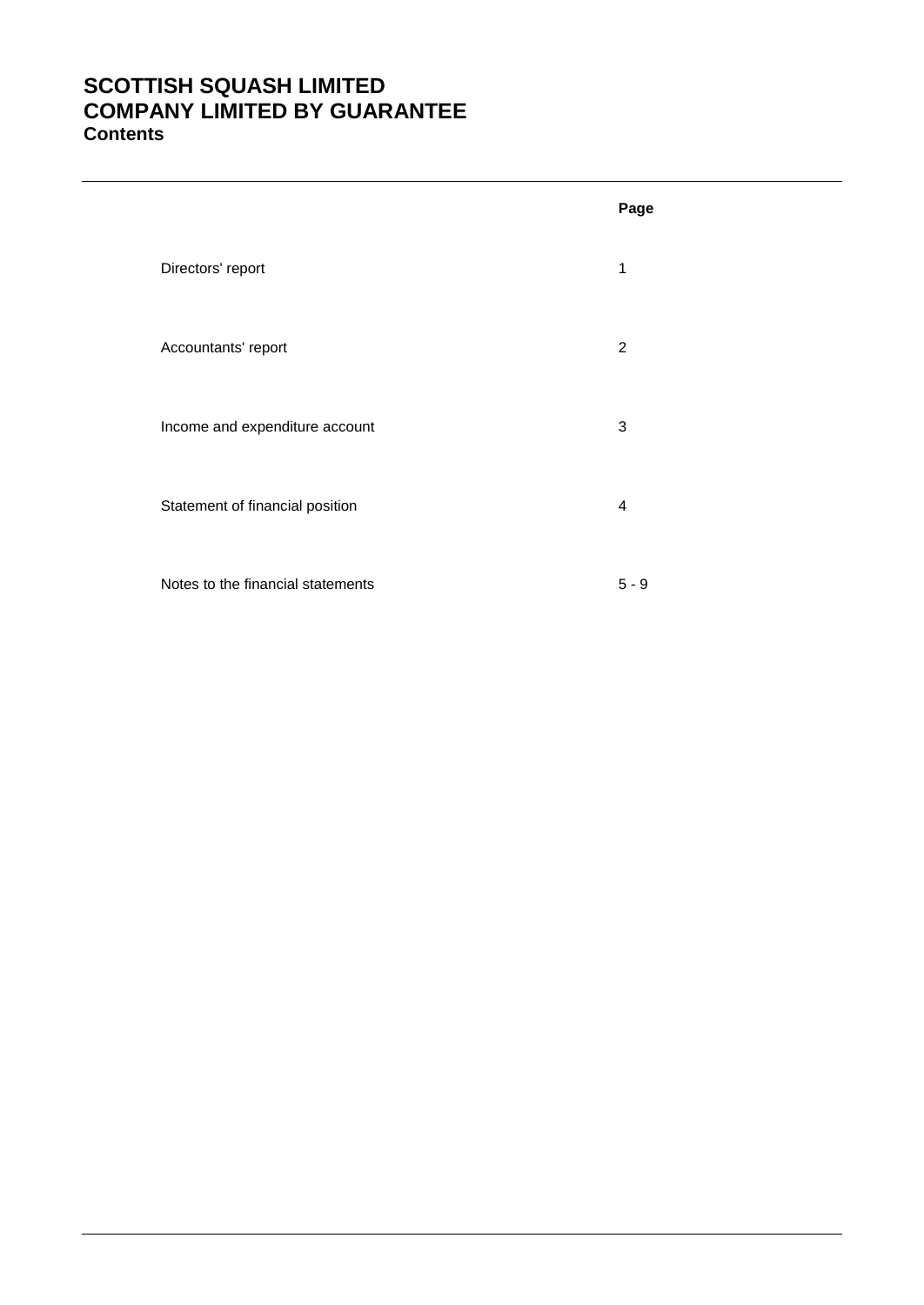### **SCOTTISH SQUASH LIMITED COMPANY LIMITED BY GUARANTEE Directors' Report**

### **For The Year Ended 31 March 2020**

The directors present their annual report and financial statements for the year ended 31 March 2020.

#### **Principal activities**

The principal activity of the not for profit company during the year was the promotion of squash in Scotland.

#### **Directors**

The directors who held office during the year and up to the date of signature of the financial statements were as follows:

| Mr D W Massey<br>Mr A C Marshall | (Resigned 28 August 2019)  |
|----------------------------------|----------------------------|
| Mr M Adderley                    |                            |
| Mr R Easson                      | (Resigned 29 August 2019)  |
| Mr W McAllister                  |                            |
| Mr P Charlton                    | (Resigned 21 May 2020)     |
| Mr S Tennant                     |                            |
| Ms M Still                       |                            |
| Mr D Coutts                      |                            |
| Mr I A Wilson                    |                            |
| Miss L Aitken                    | (Appointed 29 August 2019) |
| Mr G Jones                       | (Appointed 21 May 2020)    |
| Mr M Potter                      | (Appointed 21 May 2020)    |
| Mr M Hope                        | (Appointed 21 May 2020)    |

This report has been prepared in accordance with the provisions applicable to companies entitled to the small companies' exemption.

On behalf of the board

**Mr M Adderley** *Director* 18 August 2020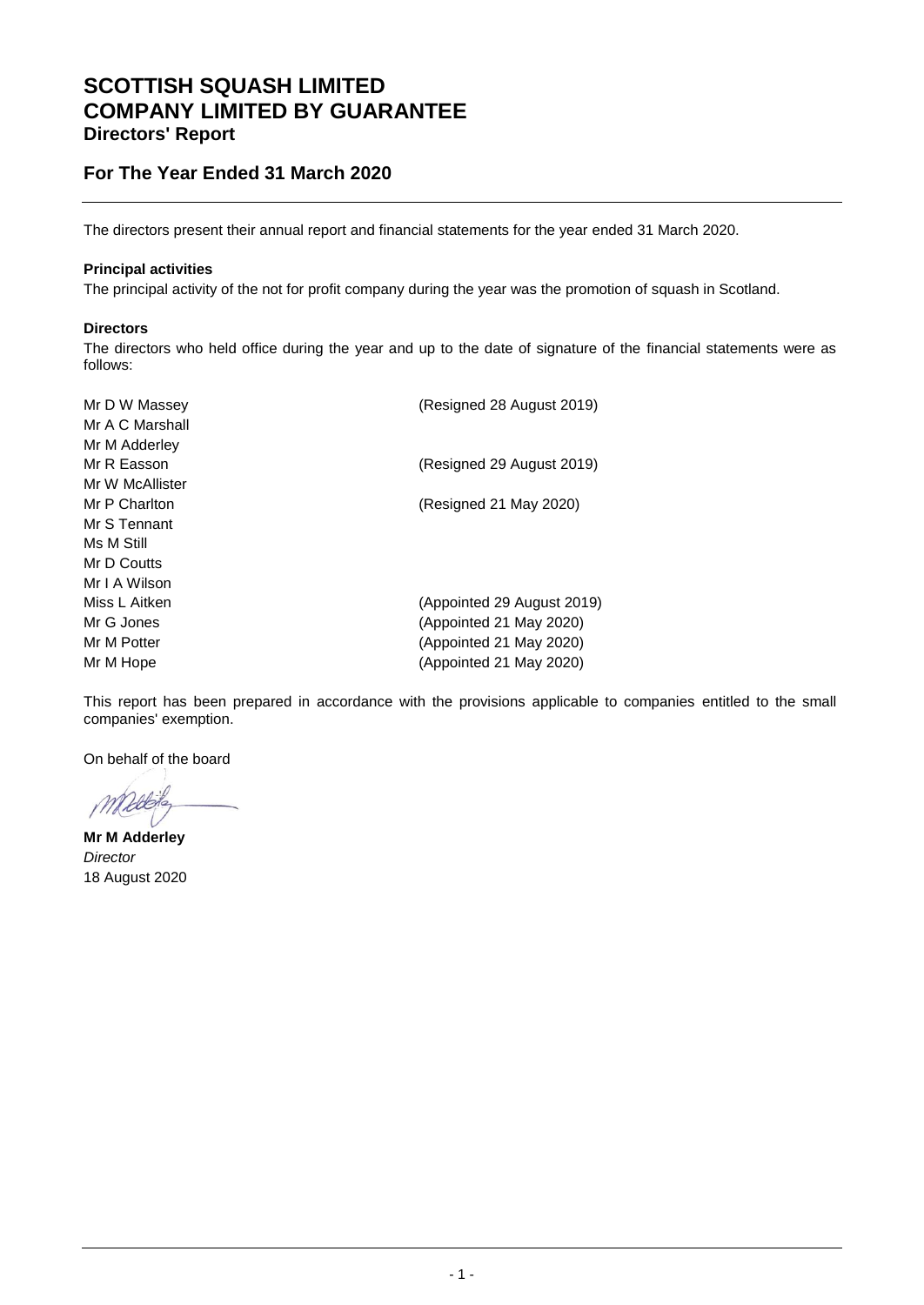### **SCOTTISH SQUASH LIMITED COMPANY LIMITED BY GUARANTEE Report To The Directors On The Preparation Of The Unaudited Statutory Accounts Of Scottish Squash Limited**

In order to assist you to fulfil your duties under the Companies Act 2006, we have prepared for your approval the financial statements of Scottish Squash Limited for the year ended 31 March 2020 which comprise the Income and Expenditure Account, the Statement Of Financial Position and the related notes from the company's accounting records and from information and explanations you have given us.

As a practising member firm of the ICAS we are subject to its ethical and other professional requirements which are detailed at https://www.icas.com/professional-resources/ethics/support-and-guidance.

This report is made solely to the Board of Directors of Scottish Squash Limited, as a body, in accordance with the terms of our engagement letter. Our work has been undertaken solely to prepare for your approval the financial statements of Scottish Squash Limited and state those matters that we have agreed to state to the Board of Directors of Scottish Squash Limited, as a body, in this report in accordance with the Institute of Chartered Accountants of Scotland as detailed at https://www.icas.com/professional-resources/practice/support-andguidance/framework-for-the-preparation-of-accounts-revised-january-2017. To the fullest extent permitted by law, we do not accept or assume responsibility to anyone other than Scottish Squash Limited and its Board of Directors as a body, for our work or for this report.

It is your duty to ensure that Scottish Squash Limited has kept adequate accounting records and to prepare statutory financial statements that give a true and fair view of the assets, liabilities, financial position and surplus of Scottish Squash Limited. You consider that Scottish Squash Limited is exempt from the statutory audit requirement for the year.

We have not been instructed to carry out an audit or a review of the financial statements of Scottish Squash Limited. For this reason, we have not verified the accuracy or completeness of the accounting records or information and explanations you have given to us and we do not, therefore, express any opinion on the statutory financial statements.

Condie & Co 200 August 2020 Chartered Accountants

10 Abbey Park Place Dunfermline Fife KY12 7NZ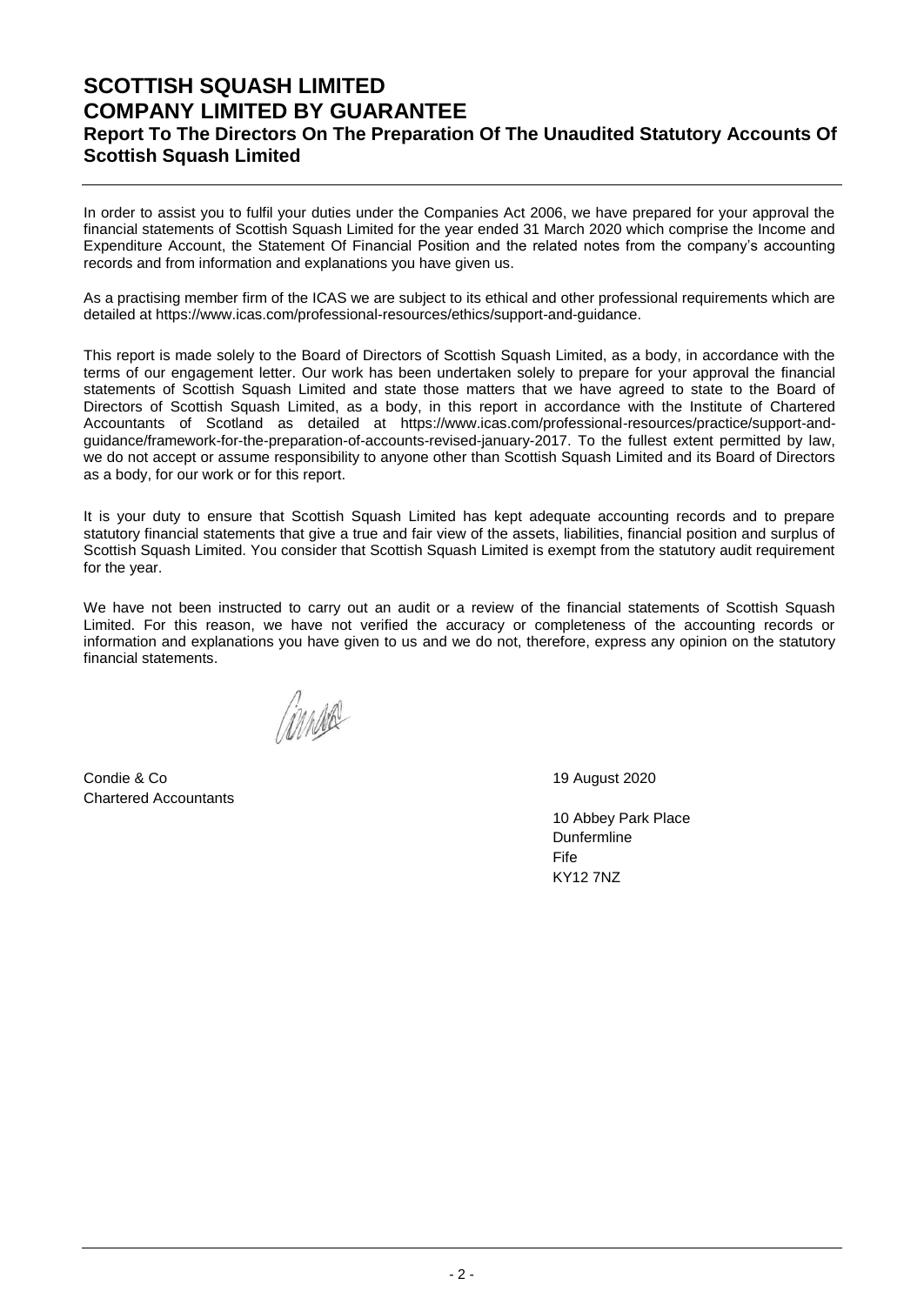# **SCOTTISH SQUASH LIMITED COMPANY LIMITED BY GUARANTEE Income And Expenditure Account**

### **For The Year Ended 31 March 2020**

|                                          | <b>Notes</b> | 2020<br>£             | 2019<br>£             |
|------------------------------------------|--------------|-----------------------|-----------------------|
| <b>Income</b><br>Cost of sales           |              | 645,485<br>(440, 977) | 527,080<br>(331, 517) |
| <b>Gross surplus</b>                     |              | 204,508               | 195,563               |
| Administrative expenses                  |              | (199, 717)            | (207, 495)            |
| <b>Operating surplus/(deficit)</b>       |              | 4,791                 | (11, 932)             |
| Interest receivable and similar income   |              | 151                   | 305                   |
| Surplus/(deficit) before taxation        |              | 4,942                 | (11, 627)             |
| Tax on surplus/(deficit)                 | 4            | (29)                  | (12)                  |
| Surplus/(deficit) for the financial year |              | 4,913                 | (11, 639)             |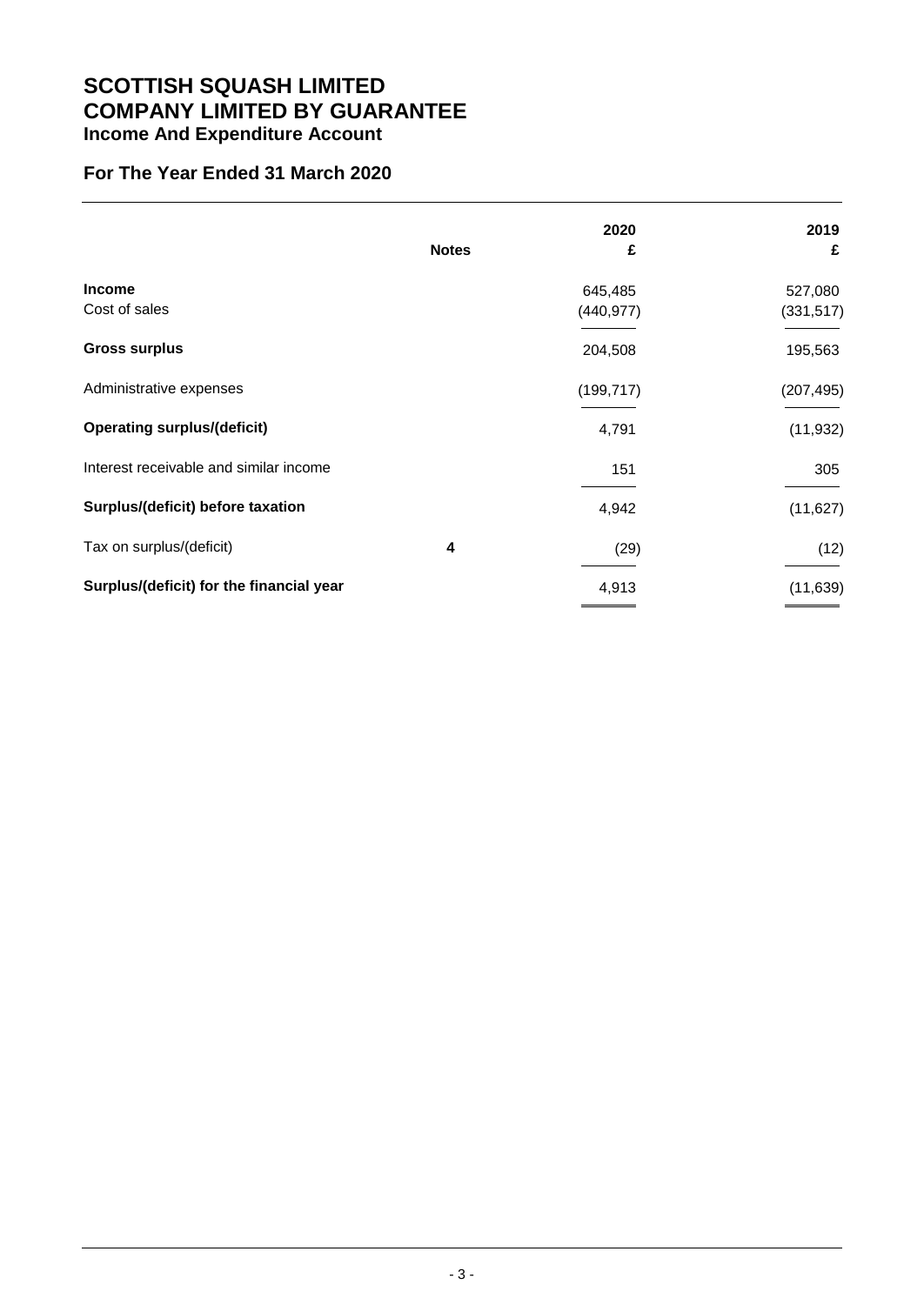### **SCOTTISH SQUASH LIMITED COMPANY LIMITED BY GUARANTEE Statement Of Financial Position**

### **As At 31 March 2020**

|                                              | <b>Notes</b> | 2020<br>£ | £       | 2019<br>£ | £       |
|----------------------------------------------|--------------|-----------|---------|-----------|---------|
|                                              |              |           |         |           |         |
| <b>Fixed assets</b>                          |              |           |         |           |         |
| Tangible assets                              | 5            |           | 1       |           | 6       |
| <b>Current assets</b>                        |              |           |         |           |         |
| <b>Debtors</b>                               | 6            | 38,501    |         | 108,974   |         |
| Cash at bank and in hand                     |              | 155,201   |         | 108,173   |         |
|                                              |              | 193,702   |         | 217,147   |         |
| Creditors: amounts falling due within        |              |           |         |           |         |
| one year                                     | 7            | (57,090)  |         | (88, 726) |         |
| <b>Net current assets</b>                    |              |           | 136,612 |           | 128,421 |
| <b>Total assets less current liabilities</b> |              |           | 136,613 |           | 128,427 |
|                                              |              |           |         |           |         |
| <b>Reserves</b>                              |              |           |         |           |         |
| Other reserves                               |              |           | 3,273   |           |         |
| Income and expenditure account               |              |           | 133,340 |           | 128,427 |
| <b>Members' funds</b>                        |              |           | 136,613 |           | 128,427 |

For the financial year ended 31 March 2020 the company was entitled to exemption from audit under section 477 of the Companies Act 2006 relating to small companies.

The directors acknowledge their responsibilities for complying with the requirements of the Companies Act 2006 with respect to accounting records and the preparation of financial statements.

The members have not required the company to obtain an audit of its financial statements for the year in question in accordance with section 476.

These financial statements have been prepared in accordance with the provisions applicable to companies subject to the small companies' regime.

The financial statements were approved by the board of directors and authorised for issue on 18 August 2020 and are signed on its behalf by:

**Mr M Adderley** *Director*

**Company Registration No. SC198965**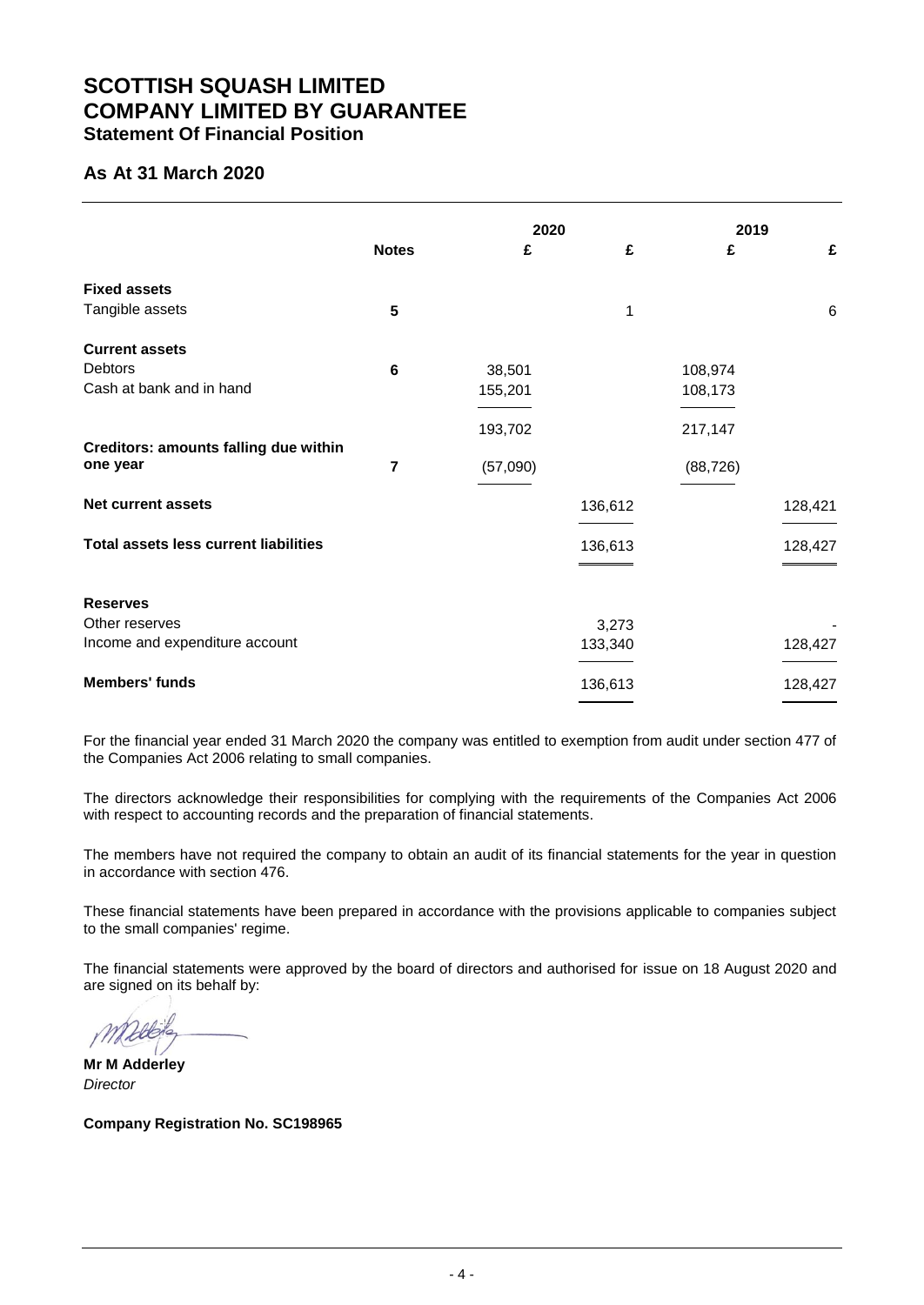### **For The Year Ended 31 March 2020**

#### **1 Accounting policies**

#### **Company information**

Scottish Squash Limited is a private company limited by guarantee incorporated in Scotland. The registered office is Oriam, Scotland's Sports High Performance Centre, Riccarton, Currie, EH14 4AS.

#### **1.1 Accounting convention**

These financial statements have been prepared in accordance with FRS 102 "The Financial Reporting Standard applicable in the UK and Republic of Ireland" ("FRS 102") and the requirements of the Companies Act 2006 as applicable to companies subject to the small companies' regime. The disclosure requirements of section 1A of FRS 102 have been applied other than where additional disclosure is required to show a true and fair view.

The financial statements are prepared in sterling, which is the functional currency of the company. Monetary amounts in these financial statements are rounded to the nearest £.

The financial statements have been prepared under the historical cost convention. The principal accounting policies adopted are set out below.

#### **1.2 Income and expenditure**

Income and expenses are included in the financial statements as they become receivable or due.

Expenses include VAT where applicable as the company cannot reclaim it.

#### **1.3 Tangible fixed assets**

Tangible fixed assets are initially measured at cost and subsequently measured at cost or valuation, net of depreciation and any impairment losses.

Depreciation is recognised so as to write off the cost or valuation of assets less their residual values over their useful lives on the following bases:

Equipment 33% straight line per annum

The gain or loss arising on the disposal of an asset is determined as the difference between the sale proceeds and the carrying value of the asset, and is credited or charged to surplus or deficit.

#### **1.4 Impairment of fixed assets**

At each reporting period end date, the company reviews the carrying amounts of its tangible assets to determine whether there is any indication that those assets have suffered an impairment loss. If any such indication exists, the recoverable amount of the asset is estimated in order to determine the extent of the impairment loss (if any).

Recoverable amount is the higher of fair value less costs to sell and value in use. In assessing value in use, the estimated future cash flows are discounted to their present value using a pre-tax discount rate that reflects current market assessments of the time value of money and the risks specific to the asset for which the estimates of future cash flows have not been adjusted.

If the recoverable amount of an asset is estimated to be less than its carrying amount, the carrying amount of the asset is reduced to its recoverable amount. An impairment loss is recognised immediately in surplus or deficit, unless the relevant asset is carried at a revalued amount, in which case the impairment loss is treated as a revaluation decrease.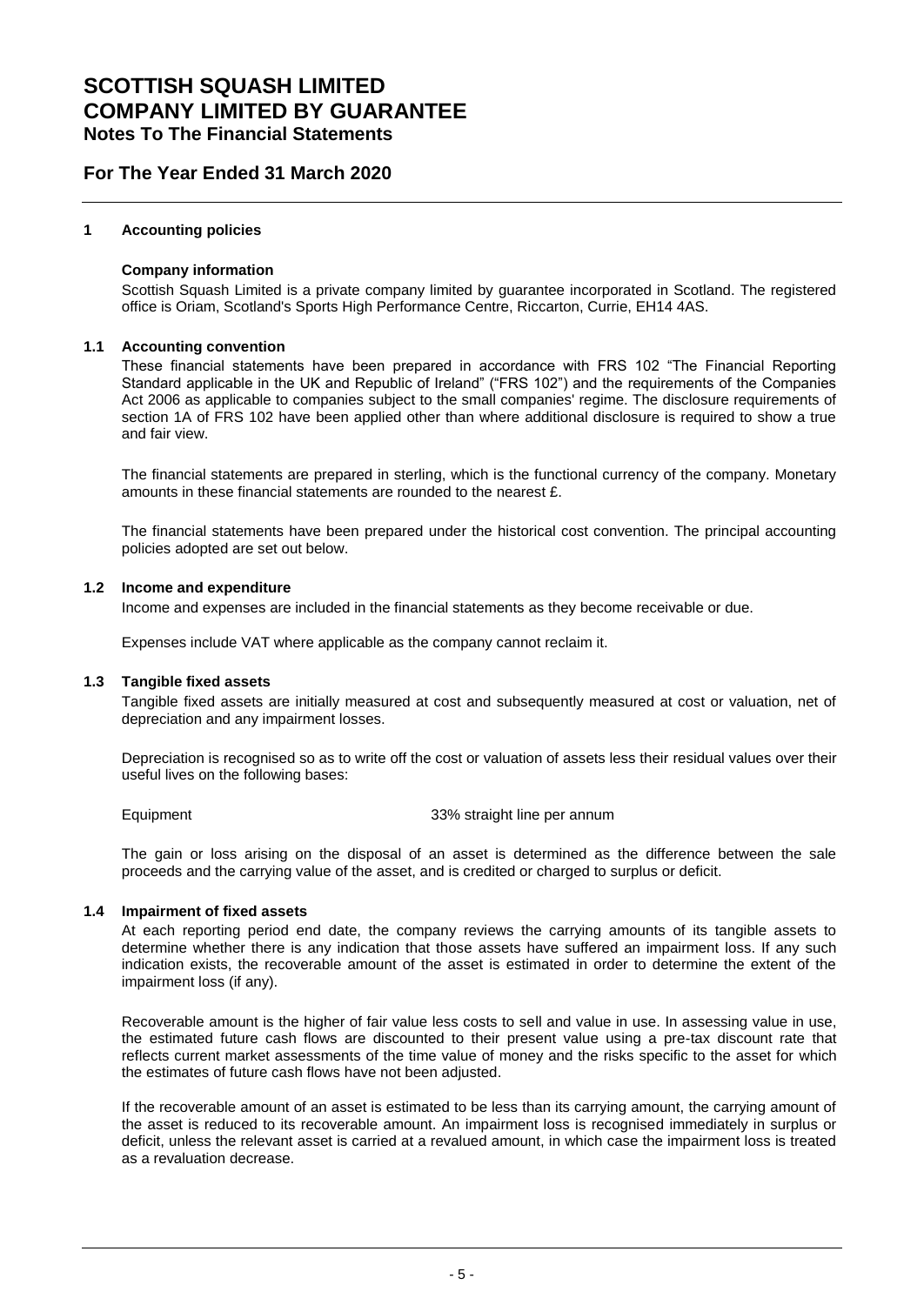### **For The Year Ended 31 March 2020**

#### **1 Accounting policies**

Recognised impairment losses are reversed if, and only if, the reasons for the impairment loss have ceased to apply. Where an impairment loss subsequently reverses, the carrying amount of the asset is increased to the revised estimate of its recoverable amount, but so that the increased carrying amount does not exceed the carrying amount that would have been determined had no impairment loss been recognised for the asset in prior years. A reversal of an impairment loss is recognised immediately in surplus or deficit, unless the relevant asset is carried at a revalued amount, in which case the reversal of the impairment loss is treated as a revaluation increase.

#### **1.5 Cash at bank and in hand**

Cash at bank and in hand are basic financial assets and include cash in hand, other short-term liquid investments with original maturities of three months or less, and bank overdrafts. Bank overdrafts are shown within borrowings in current liabilities.

#### **1.6 Financial instruments**

The company has elected to apply the provisions of Section 11 'Basic Financial Instruments' and Section 12 'Other Financial Instruments Issues' of FRS 102 to all of its financial instruments.

Financial instruments are recognised in the company's statement of financial position when the company becomes party to the contractual provisions of the instrument.

Financial assets and liabilities are offset, with the net amounts presented in the financial statements, when there is a legally enforceable right to set off the recognised amounts and there is an intention to settle on a net basis or to realise the asset and settle the liability simultaneously.

#### **Basic financial assets**

Basic financial assets, which include debtors and cash and bank balances, are initially measured at transaction price including transaction costs and are subsequently carried at amortised cost using the effective interest method unless the arrangement constitutes a financing transaction, where the transaction is measured at the present value of the future receipts discounted at a market rate of interest. Financial assets classified as receivable within one year are not amortised.

#### **Classification of financial liabilities**

Financial liabilities and equity instruments are classified according to the substance of the contractual arrangements entered into. An equity instrument is any contract that evidences a residual interest in the assets of the company after deducting all of its liabilities.

#### **Basic financial liabilities**

Basic financial liabilities, including creditors, are initially recognised at transaction price unless the arrangement constitutes a financing transaction, where the debt instrument is measured at the present value of the future payments discounted at a market rate of interest. Financial liabilities classified as payable within one year are not amortised.

Trade creditors are obligations to pay for goods or services that have been acquired in the ordinary course of business from suppliers. Amounts payable are classified as current liabilities if payment is due within one year or less. If not, they are presented as non-current liabilities. Trade creditors are recognised initially at transaction price and subsequently measured at amortised cost using the effective interest method.

Changes in the fair value of derivatives that are designated and qualify as fair value hedges are recognised in profit or loss immediately, together with any changes in the fair value of the hedged asset or liability that are attributable to the hedged risk.

#### **1.7 Taxation**

The tax expense represents the sum of the tax currently payable and deferred tax.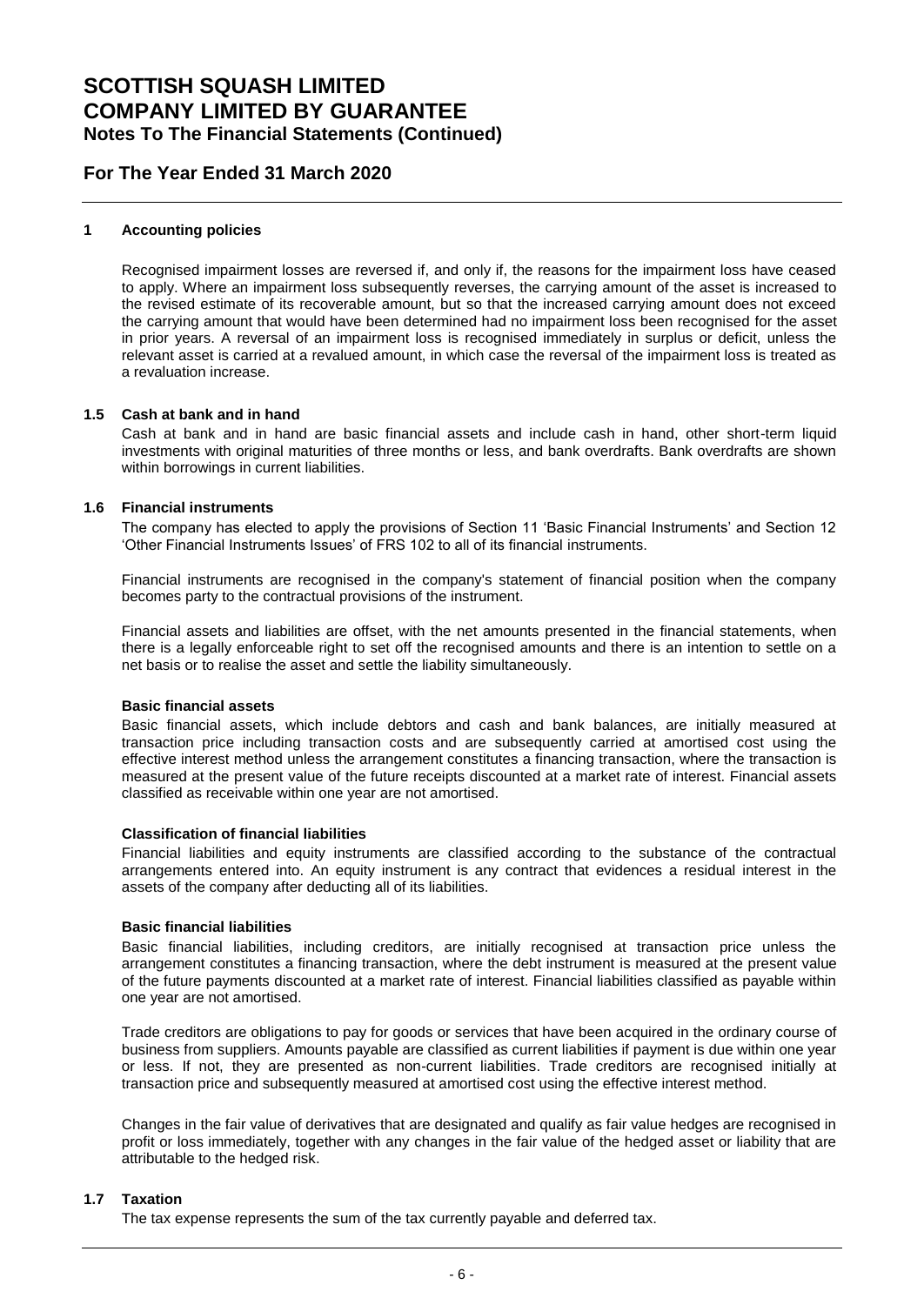### **For The Year Ended 31 March 2020**

#### **1 Accounting policies**

#### **Current tax**

The tax currently payable is based on taxable profit for the year. Taxable profit differs from net profit as reported in the income statement because it excludes items of income or expense that are taxable or deductible in other years and it further excludes items that are never taxable or deductible. The company's liability for current tax is calculated using tax rates that have been enacted or substantively enacted by the reporting end date.

#### **1.8 Employee benefits**

The costs of short-term employee benefits are recognised as a liability and an expense, unless those costs are required to be recognised as part of the cost of stock or fixed assets.

#### **1.9 Foreign exchange**

Transactions in currencies other than pounds sterling are recorded at the rates of exchange prevailing at the dates of the transactions. At each reporting end date, monetary assets and liabilities that are denominated in foreign currencies are retranslated at the rates prevailing on the reporting end date. Gains and losses arising on translation in the period are included in profit or loss.

#### **2 Judgements and key sources of estimation uncertainty**

In the application of the company's accounting policies, the directors are required to make judgements, estimates and assumptions about the carrying amount of assets and liabilities that are not readily apparent from other sources. The estimates and associated assumptions are based on historical experience and other factors that are considered to be relevant. Actual results may differ from these estimates.

The estimates and underlying assumptions are reviewed on an ongoing basis. Revisions to accounting estimates are recognised in the period in which the estimate is revised where the revision affects only that period, or in the period of the revision and future periods where the revision affects both current and future periods.

#### **3 Employees**

The average monthly number of persons (including directors) employed by the company during the year was:

|   |                                                                                                 | 2020<br><b>Number</b> | 2019<br><b>Number</b> |
|---|-------------------------------------------------------------------------------------------------|-----------------------|-----------------------|
|   | Total                                                                                           | 8                     | 9                     |
| 4 | <b>Taxation</b>                                                                                 | 2020                  | 2019                  |
|   | <b>Current tax</b>                                                                              | £                     | £                     |
|   |                                                                                                 |                       |                       |
|   | UK corporation tax on profits for the current period<br>Adjustments in respect of prior periods | 29                    | 58<br>(46)            |
|   | Total current tax                                                                               | 29                    | 12                    |
|   | Total current tax                                                                               | 29                    | 12                    |
|   |                                                                                                 |                       |                       |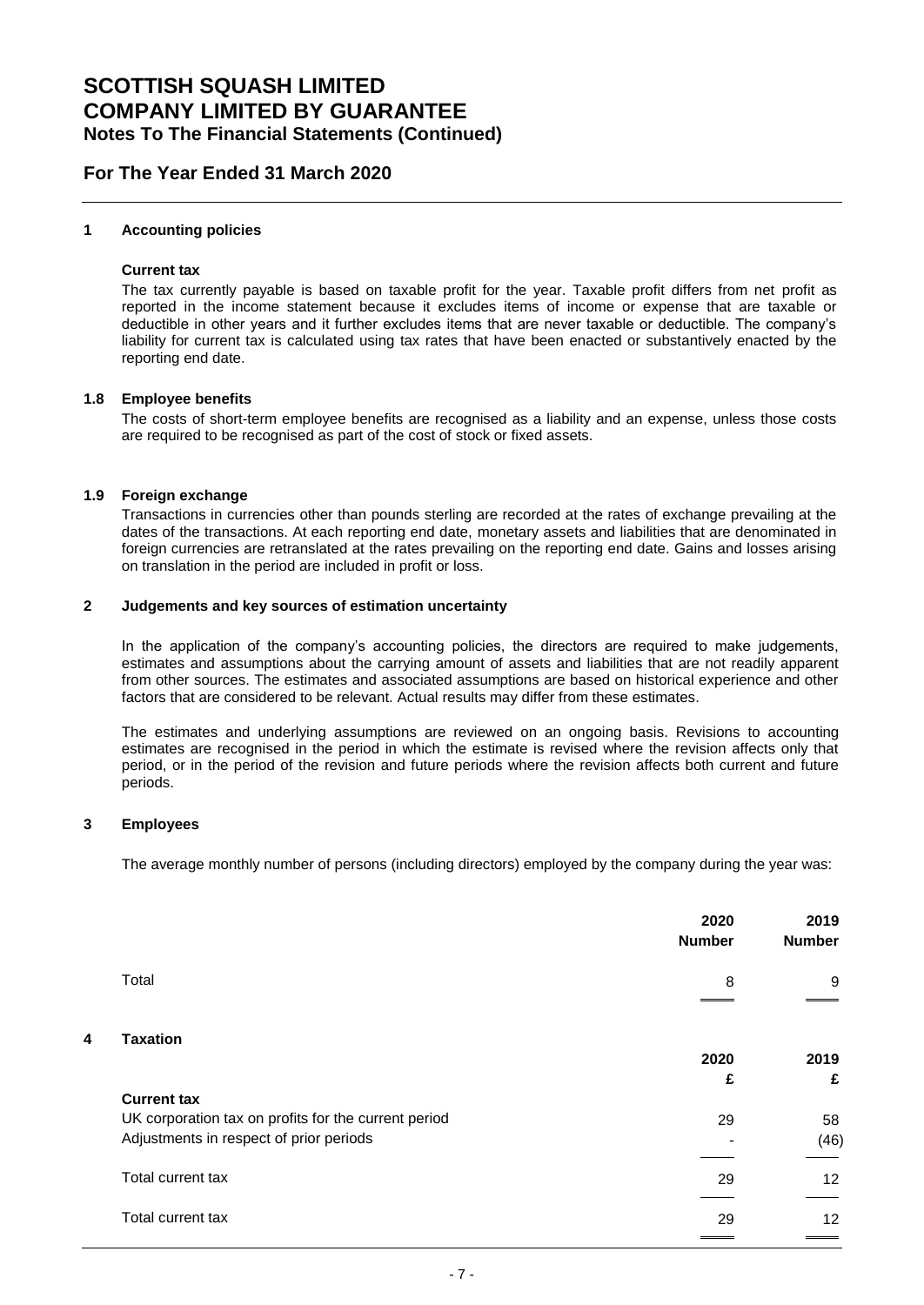### **For The Year Ended 31 March 2020**

| 5 | <b>Tangible fixed assets</b>              |           | Equipment |
|---|-------------------------------------------|-----------|-----------|
|   |                                           |           | £         |
|   | Cost<br>At 1 April 2019 and 31 March 2020 |           | 16,913    |
|   | <b>Depreciation and impairment</b>        |           |           |
|   | At 1 April 2019                           |           | 16,907    |
|   | Depreciation charged in the year          |           | 5         |
|   | At 31 March 2020                          |           | 16,912    |
|   | <b>Carrying amount</b>                    |           |           |
|   | At 31 March 2020                          |           | 1         |
|   | At 31 March 2019                          |           | 6         |
| 6 | <b>Debtors</b>                            |           |           |
|   | Amounts falling due within one year:      | 2020<br>£ | 2019<br>£ |
|   | Service charges due                       | 4,863     | 46,448    |
|   | Other debtors                             | 214       | 4,906     |
|   | Prepayments and accrued income            | 33,424    | 57,620    |
|   |                                           | 38,501    | 108,974   |

### **7 Creditors: amounts falling due within one year**

|                                    | 2020   | 2019   |
|------------------------------------|--------|--------|
|                                    | £      | £      |
| Trade creditors                    | 2,349  | 15,216 |
| Corporation tax                    | 29     | 58     |
| Other taxation and social security | 7,751  |        |
| Other creditors                    | 3,013  | 1,838  |
| Accruals and deferred income       | 43,948 | 71,614 |
|                                    | 57,090 | 88,726 |

### **8 Members' liability**

The company is limited by guarantee, not having a share capital and consequently the liability of members is limited, subject to an undertaking by each member to contribute to the net assets or liabilities of the company on winding up such amounts as may be required not exceeding £1.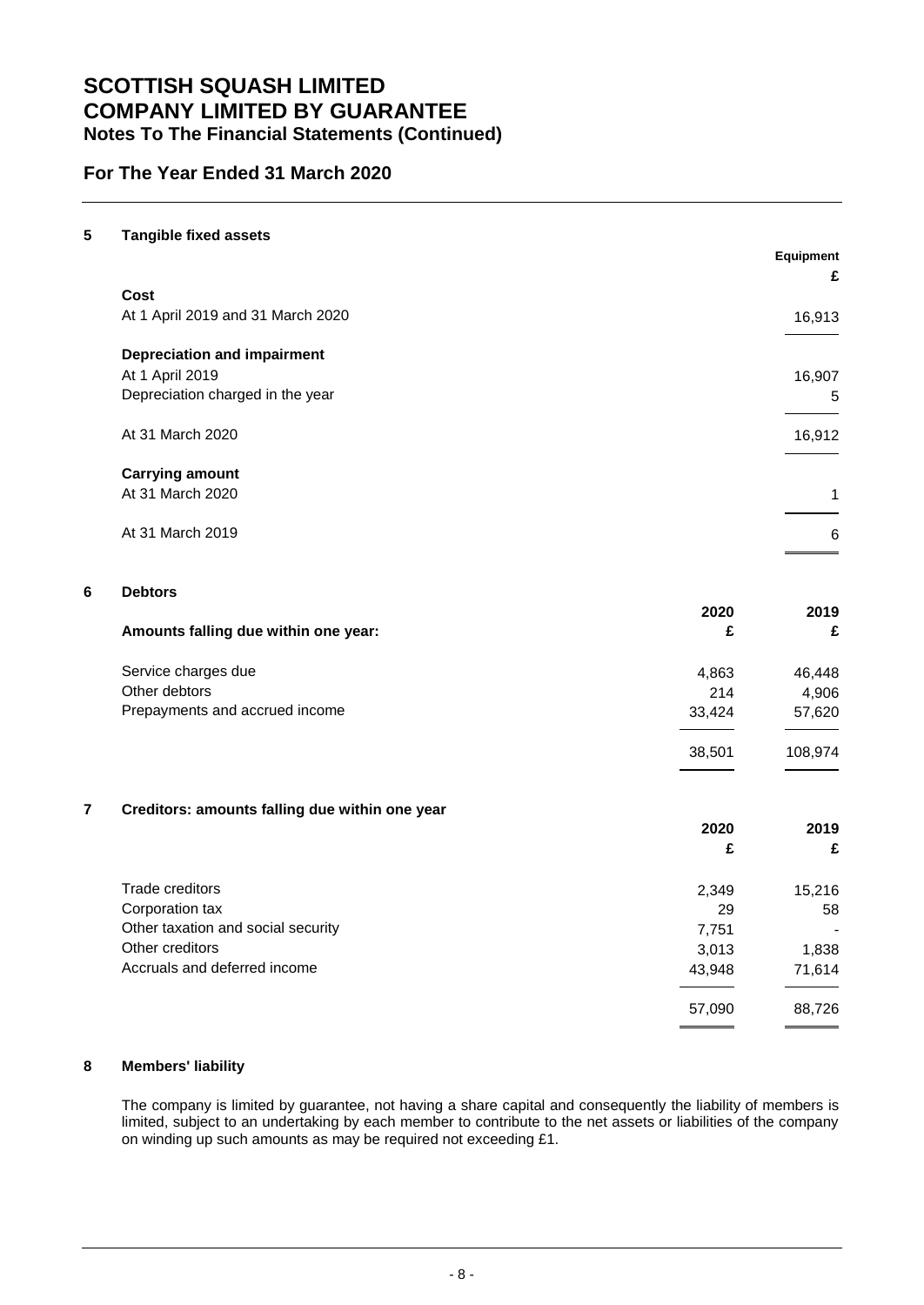### **For The Year Ended 31 March 2020**

#### **9 Related party transactions**

The company has taken advantage of Section 1AC35 of FRS 102 whereby only material transactions which are not under the normal market conditions need to be disclosed.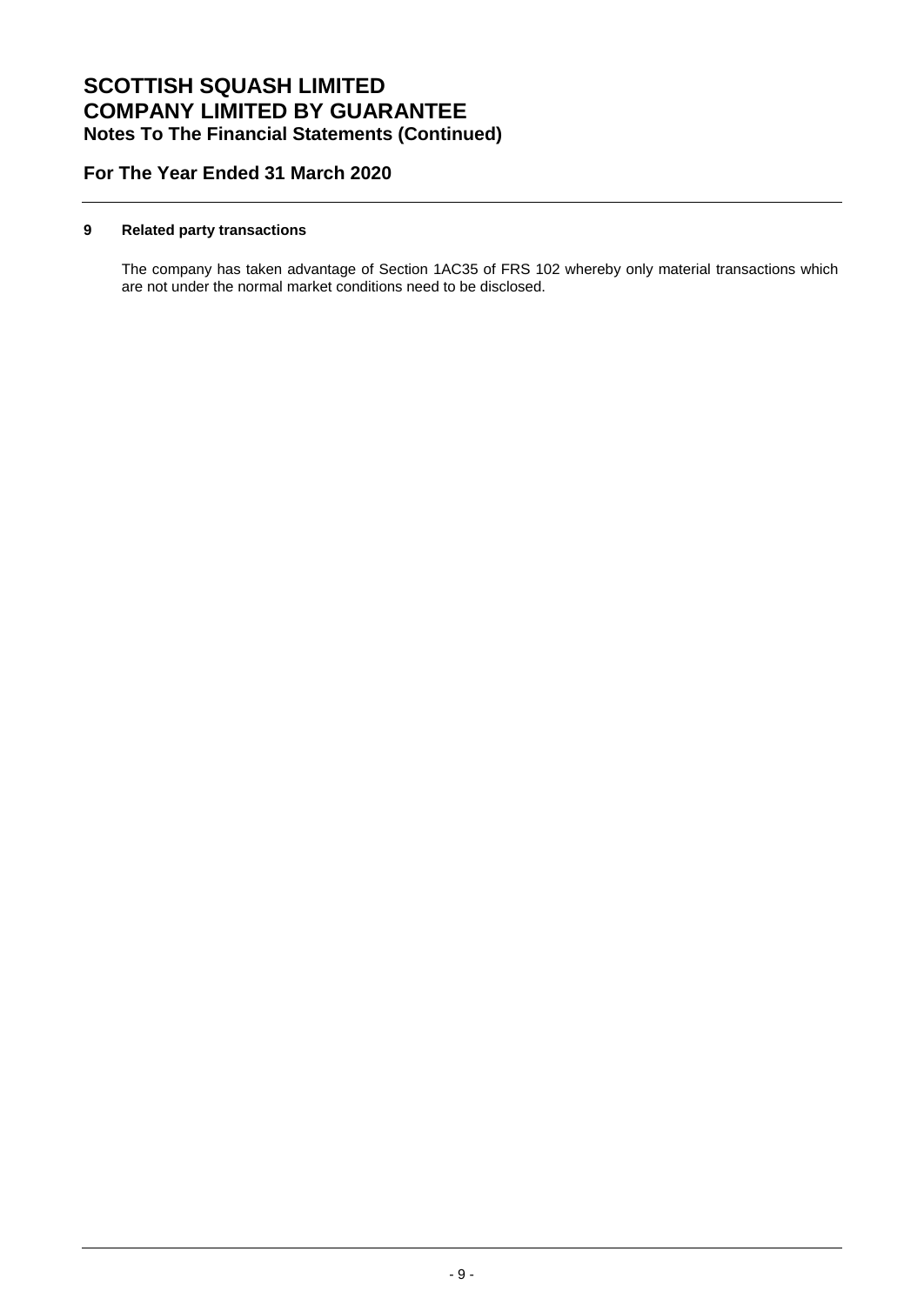**SCOTTISH SQUASH LIMITED COMPANY LIMITED BY GUARANTEE MANAGEMENT INFORMATION FOR THE YEAR ENDED 31 MARCH 2020**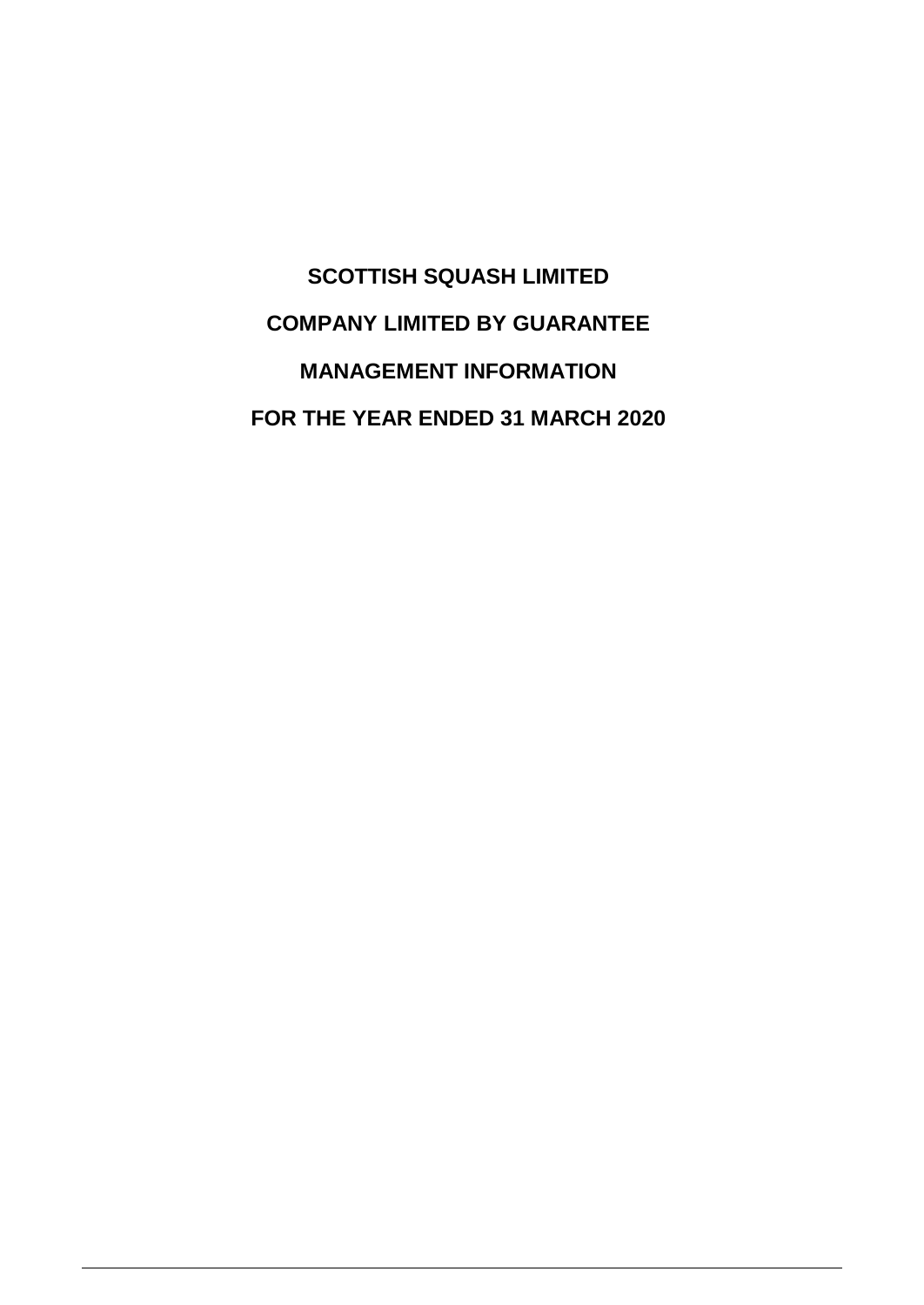# **SCOTTISH SQUASH LIMITED COMPANY LIMITED BY GUARANTEE Detailed Trading And Income And Expenditure Account**

### **For The Year Ended 31 March 2020**

|                                                     |         | 2020       |         | 2019       |
|-----------------------------------------------------|---------|------------|---------|------------|
|                                                     | £       | £          | £       | £          |
| <b>Income</b>                                       |         |            |         |            |
| Membership - other contributions                    |         | 45,082     |         | 43,790     |
| Coaching activities - Sportscotland                 |         | 36,000     |         | 35,000     |
| Coaching activities - other contributions           |         | 6,055      |         | 9,615      |
| High Performance - Sportscotland (includes Lottery) |         | 177,400    |         | 175,000    |
| Professional staffing grant                         |         | 91,054     |         | 80,000     |
| Tournament income                                   |         | 97,454     |         | 84,768     |
| Sponsorship income                                  |         | 62,600     |         |            |
| Regional development - Sportscotland                |         | 128,535    |         | 75,000     |
| Regional development - other                        |         | 1,111      |         | 23,907     |
| Sportscotland - other income                        |         | 194        |         |            |
|                                                     |         | 645,485    |         | 527,080    |
| <b>Cost of sales</b>                                |         |            |         |            |
| Coaching activities                                 | 41,235  |            | 43,792  |            |
| Tournament expenditure                              | 37,414  |            | 39,402  |            |
| High performance                                    | 237,418 |            | 151,449 |            |
| Regional development                                | 124,910 |            | 96,874  |            |
|                                                     |         | (440, 977) |         | (331, 517) |
| <b>Gross surplus</b>                                | 31.68%  | 204,508    | 37.10%  |            |
|                                                     |         |            |         | 195,563    |
| <b>Administrative expenses</b>                      |         | (199, 717) |         | (207, 495) |
| <b>Operating surplus/(deficit)</b>                  |         | 4,791      |         | (11, 932)  |
| <b>Investment revenues</b>                          |         |            |         |            |
| Bank interest received                              | 151     |            | 305     |            |
|                                                     |         | 151        |         | 305        |
| Surplus/(deficit) before taxation                   | 0.77%   | 4,942      | 2.21%   | (11, 627)  |
|                                                     |         |            |         |            |